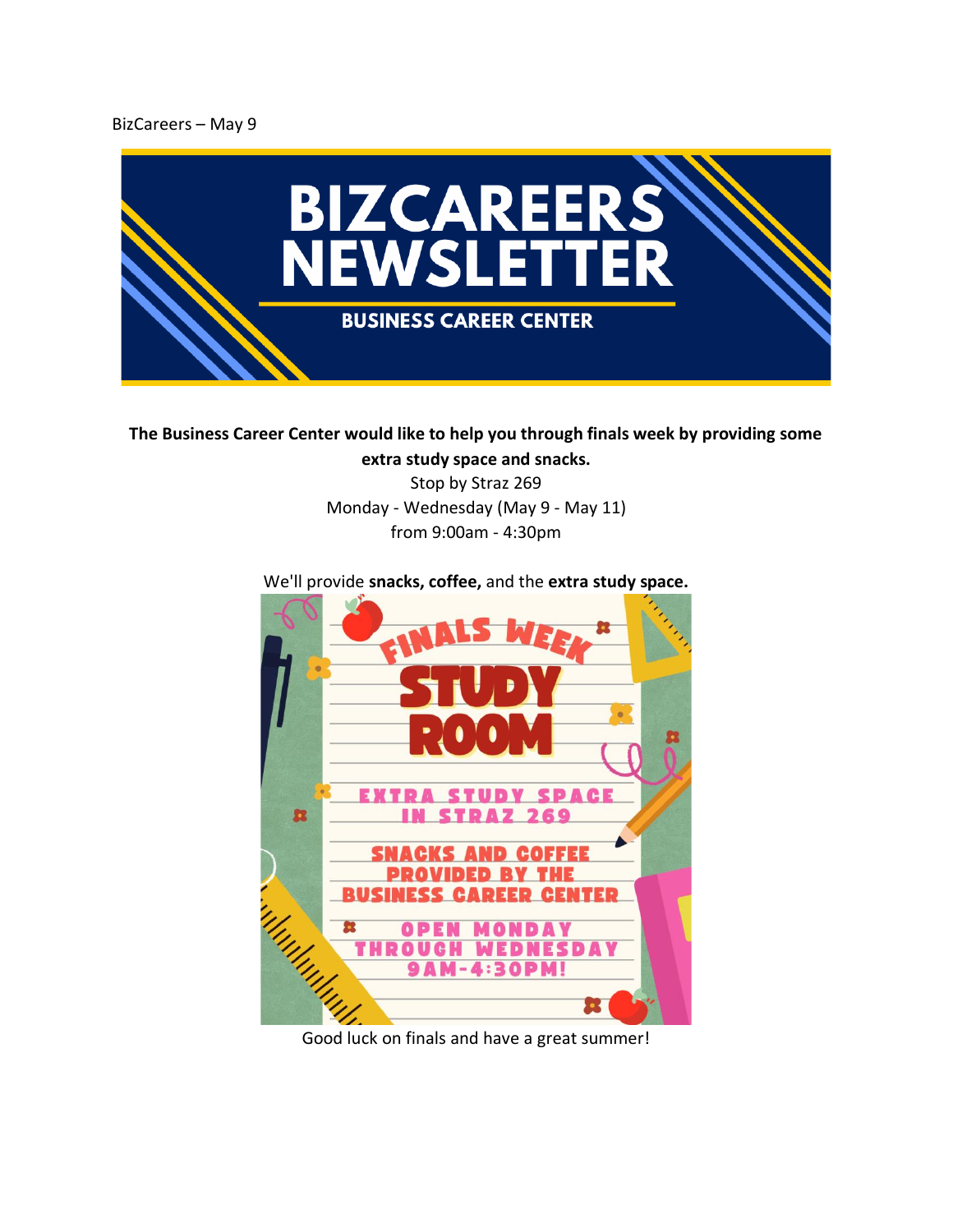## **BizCareers: SPECIAL EDITION**

### **Job & Internship Opportunities**

New opportunities continue to trickle in for internships and full-time roles. This week we offer a special edition BizCareers that highlights some jobs and internships from Handshake.

Scroll through this week's edition to view your major and our highlighted jobs and internships. You can always find more opportunities available on [Handshake.](https://marquette.joinhandshake.com/edu)



[Global Tax Analyst Intern](https://marquette.joinhandshake.com/stu/postings?page=1&per_page=25&sort_direction=desc&sort_column=default&query=manpower) - ManpowerGroup [Forensic Accounting Associate](https://marquette.joinhandshake.com/stu/postings?page=4&per_page=25&sort_direction=desc&sort_column=default&job.industries%5B%5D=874) - BDO USA LLP Associate - [Assurance / Tax \(Milwaukee & Madison\)](https://marquette.joinhandshake.com/jobs/6399958/share_preview) - CliftonLarsonAllen LLP [Audit Intern](https://marquette.joinhandshake.com/stu/jobs/5195521?ref=open-in-new-tab&search_id=0ae34ecf-1b1d-4ca3-84a3-747ac579d0a3) - RitzHolman [Summer 2023 Tax Intern](https://marquette.joinhandshake.com/stu/postings?page=2&per_page=25&sort_direction=desc&sort_column=default) - RSM US LLP [Risk & Financial Advisory Analyst](https://marquette.joinhandshake.com/stu/postings?page=1&per_page=25&sort_direction=desc&sort_column=default&query=intern) - Deloitte [Assurance -](https://marquette.joinhandshake.com/stu/postings?page=1&per_page=25&sort_direction=desc&sort_column=default&job.industries%5B%5D=874) Audit Staff - EY [Staff Accountant](https://marquette.joinhandshake.com/stu/postings?page=2&per_page=25&sort_direction=desc&sort_column=default&job.industries%5B%5D=874) - Wegner CPAs [Property Accountant -](https://marquette.joinhandshake.com/stu/postings?page=4&per_page=25&sort_direction=desc&sort_column=default&job.industries%5B%5D=874) Cantey Associates [Asset Manager](https://marquette.joinhandshake.com/jobs/6363651/share_preview) - MLG Capital



[Business Analyst Intern](https://marquette.joinhandshake.com/stu/postings?page=1&per_page=25&sort_direction=desc&sort_column=default&query=analyst) - Froedert South [Financial Analyst](https://marquette.joinhandshake.com/stu/postings?page=1&per_page=25&sort_direction=desc&sort_column=default&query=analyst) - Fiserv [Analyst](https://marquette.joinhandshake.com/stu/postings?page=1&per_page=25&sort_direction=desc&sort_column=default&query=analyst) - LaSalle Investment Management [Business Analyst](https://marquette.joinhandshake.com/stu/postings?page=4&per_page=25&sort_direction=desc&sort_column=default&query=analyst) - Primera Engineers [Sales Analyst](https://marquette.joinhandshake.com/stu/postings?page=4&per_page=25&sort_direction=desc&sort_column=default&query=analyst) - Equilar [Business Development Program](https://marquette.joinhandshake.com/jobs/5820927/share_preview) - Uline [Mutual Fund Administrator 1](https://marquette.joinhandshake.com/jobs/5997455/share_preview) - U.S. Bank [Financial Analyst](https://marquette.joinhandshake.com/jobs/4841183/share_preview) - Foxconn [Management Analyst](https://marquette.joinhandshake.com/stu/postings?page=6&per_page=25&sort_direction=desc&sort_column=default&query=analyst) - The City of Lake Forest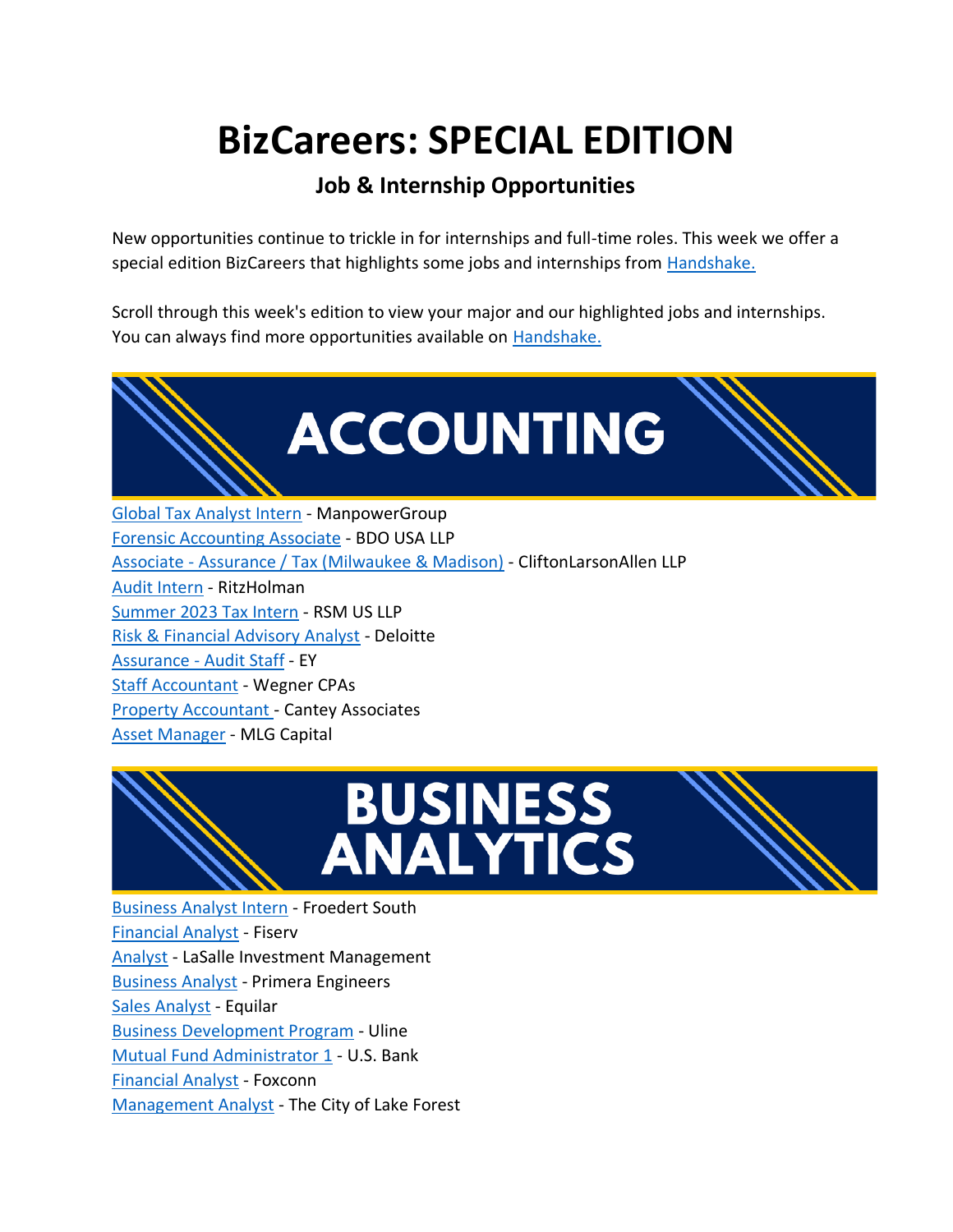### [Financial Analyst Intern Summer 2022](https://marquette.joinhandshake.com/stu/postings?page=1&per_page=25&sort_direction=desc&sort_column=default&query=analyst%20intern) - Leonardo DRS



[Commercial Development Program](https://marquette.joinhandshake.com/jobs/5558176/share_preview) - Johnson Controls

[Asset Manager](https://marquette.joinhandshake.com/jobs/6363651/share_preview) - MLG Capital

[Financial Analyst](https://marquette.joinhandshake.com/jobs/4841183/share_preview) - Foxconn

[Rotational Finance Associate \(Rotational Program\)](https://marquette.joinhandshake.com/jobs/5595485/share_preview) - Oshkosh Corporation

[Economic Support Specialist](https://marquette.joinhandshake.com/stu/postings?page=1&per_page=25&sort_direction=desc&sort_column=default&query=economi) - Outagamie County



[Project Manager](https://marquette.joinhandshake.com/stu/jobs/5785262?ref=open-in-new-tab&search_id=12cc875f-f59f-4f98-82e8-6465196e2776) - Epic [Business Development Associate](https://marquette.joinhandshake.com/jobs/5820271/share_preview) - Playbook Sports [Production Coordinator](https://marquette.joinhandshake.com/jobs/5245953/share_preview) - Kohls [Business Development Program](https://marquette.joinhandshake.com/stu/postings?page=2&per_page=25&sort_direction=desc&sort_column=default&majors%5B%5D=27174) - Uline [Legal Assistant](https://marquette.joinhandshake.com/stu/postings?page=2&per_page=25&sort_direction=desc&sort_column=default&majors%5B%5D=27174) - Hatch Staffing Services [Growth Management Internship](https://marquette.joinhandshake.com/stu/postings?page=1&per_page=25&sort_direction=desc&sort_column=default&majors%5B%5D=27174&query=growth%20management%20inter) - Hopping 4 A Cure [Android Developer](https://marquette.joinhandshake.com/stu/jobs/6444047?ref=open-in-new-tab&search_id=b045615e-2388-4769-9cc4-99dd9ac040f8) - Software Grid, Inc. [Front Office Intern](https://marquette.joinhandshake.com/stu/postings?page=4&per_page=25&sort_direction=desc&sort_column=default&query=intern) - Hilton Milwaukee City Center [Operations Intern](https://marquette.joinhandshake.com/stu/postings?page=4&per_page=25&sort_direction=desc&sort_column=default&query=intern) - Bright Cellars Summer Intern - [Neighborhood Engagement](https://marquette.joinhandshake.com/stu/postings?page=4&per_page=25&sort_direction=desc&sort_column=default&query=intern) - Urban Ecology Center



[Accounting/Finance Assistant](https://marquette.joinhandshake.com/stu/postings?page=2&per_page=25&sort_direction=desc&sort_column=default&query=finance) - Noah's Ark Waterpark/Flamingo Motel and Suites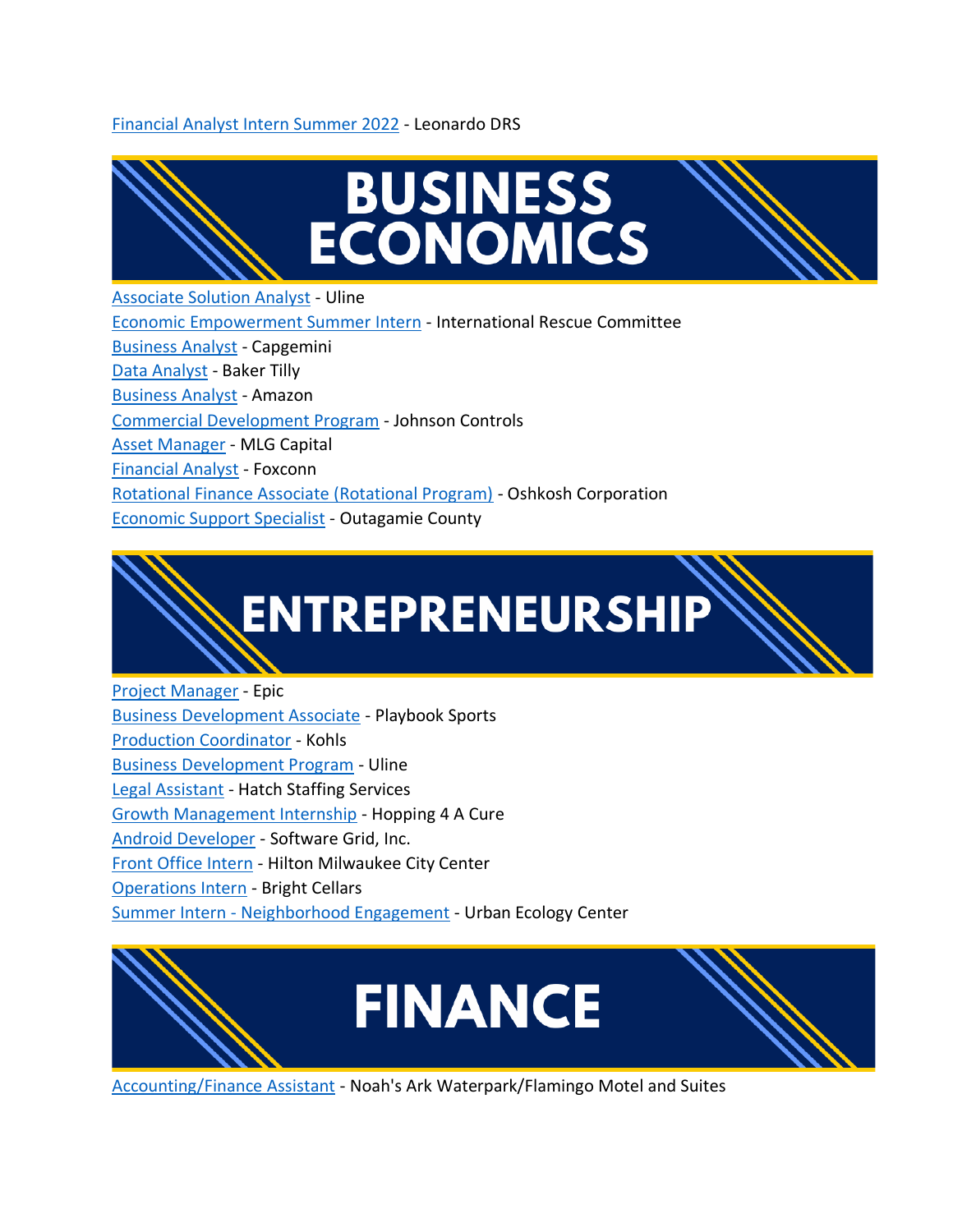[Finance Intern](https://marquette.joinhandshake.com/stu/postings?page=1&per_page=25&sort_direction=desc&sort_column=default&query=finance) - MTI [Financial Planning & Analysis Analyst](https://marquette.joinhandshake.com/stu/jobs/6404708?ref=open-in-new-tab&search_id=12cc875f-f59f-4f98-82e8-6465196e2776) - Baird [Capital Investment Analyst -](https://marquette.joinhandshake.com/stu/jobs/6203236?ref=open-in-new-tab&search_id=12cc875f-f59f-4f98-82e8-6465196e2776) Private Debt & Equity - Northwestern Mutual [Asset Manager](https://marquette.joinhandshake.com/jobs/6363651/share_preview) - MLG Capital [Intern Finance](https://marquette.joinhandshake.com/stu/jobs/6435782?ref=open-in-new-tab&search_id=dd95842b-ebc1-4c84-ac7a-f8e8825cf389) - Carl Zeiss, Inc. [Finance Rotional Program](https://marquette.joinhandshake.com/stu/jobs/5690010?ref=open-in-new-tab&search_id=12cc875f-f59f-4f98-82e8-6465196e2776) - Clarios [Investments Financial Analyst](https://marquette.joinhandshake.com/stu/jobs/6310828?ref=open-in-new-tab&search_id=12cc875f-f59f-4f98-82e8-6465196e2776) - Allstate Insurance Company Finance Intern - [Store Operations Experience \(Summer 2022\)](https://marquette.joinhandshake.com/stu/postings?page=1&per_page=25&sort_direction=desc&sort_column=default&query=intern) - Kohl's [Rotational Finance Associate \(Rotational Program\)](https://marquette.joinhandshake.com/jobs/5595485/share_preview) - Oshkosh Corporation



[Training and Events Coordinator](https://marquette.joinhandshake.com/stu/postings?page=1&per_page=25&sort_direction=desc&sort_column=default&query=uline) - Uline [Technical Recruiter](https://marquette.joinhandshake.com/stu/postings?page=1&per_page=25&sort_direction=desc&sort_column=default&query=human%20resource&locations%5B%5D%5Blabel%5D=Milwaukee%2C%20Wisconsin%2C%20United%20States&locations%5B%5D%5Bname%5D=Milwaukee%2C%20Wisconsin%2C%20United%20States&locations%5B%5D%5Bdistance%5D=13mi&locations%5B%5D%5Bpoint%5D=43.034993%2C%20-87.922497&locations%5B%5D%5Blatitude%5D=43.034993&locations%5B%5D%5Blongitude%5D=-87.922497) - TEKsystems [Human Resources Associate](https://marquette.joinhandshake.com/stu/postings?page=1&per_page=25&sort_direction=desc&sort_column=default&query=uline) - Uline Human [Resource Intern](https://marquette.joinhandshake.com/stu/postings?page=1&per_page=25&sort_direction=desc&sort_column=default&query=human%20resource) - Sendiks Food Market [Human Resource Generalist](https://marquette.joinhandshake.com/stu/postings?page=1&per_page=25&sort_direction=desc&sort_column=default&query=human%20resource) - American Bar Association [Human Resource Summer Intern](https://marquette.joinhandshake.com/stu/postings?page=1&per_page=25&sort_direction=desc&sort_column=default&query=human%20resource) - City Experiences [Human Resources Coordinator](https://marquette.joinhandshake.com/stu/postings?page=1&per_page=25&sort_direction=desc&sort_column=default&query=human%20resource) - Goodwill Industries of Southeastern WI [Human Resources Internship](https://marquette.joinhandshake.com/stu/postings?page=1&per_page=25&sort_direction=desc&sort_column=default&query=human%20resource) - Chicago's First Lady Cruises [Human Resources Recruiter](https://marquette.joinhandshake.com/stu/postings?page=1&per_page=25&sort_direction=desc&sort_column=default&query=human%20resource) - Jesuit Volunteer Corps

# **INFORMATION<br>SYSTEMS**

[IT Business Analysts Intern-](https://marquette.joinhandshake.com/stu/postings?page=4&per_page=25&sort_direction=desc&sort_column=default&query=intern) Milwaukee Bucks [IT Student Intern](https://marquette.joinhandshake.com/stu/postings?page=4&per_page=25&sort_direction=desc&sort_column=default&query=intern) - EUA [Associate Software Developer](https://marquette.joinhandshake.com/stu/postings?page=1&per_page=25&sort_direction=desc&sort_column=default&query=uline) - Uline [Client Assistant & Client Specialist Roles](https://marquette.joinhandshake.com/stu/employers/20553) - Baird [IT Systems Analyst](https://marquette.joinhandshake.com/jobs/6240673/share_preview) - Zywave [Cost Analyst](https://marquette.joinhandshake.com/stu/postings?page=1&per_page=25&sort_direction=desc&sort_column=default&job.industries%5B%5D=1104) - Foxconn [IRS Criminal Investigator](https://marquette.joinhandshake.com/stu/postings?page=1&per_page=25&sort_direction=desc&sort_column=default&majors%5B%5D=29) - Internal Revenue Service [Data Engineer Intern](https://marquette.joinhandshake.com/stu/postings?page=2&per_page=25&sort_direction=desc&sort_column=default&majors%5B%5D=29) - Amazon [TELS Program Analyst](https://marquette.joinhandshake.com/jobs/6262654/share_preview) - Direct Supply [Business Intellegence Engineer](https://marquette.joinhandshake.com/jobs/5064211/share_preview) - Amazon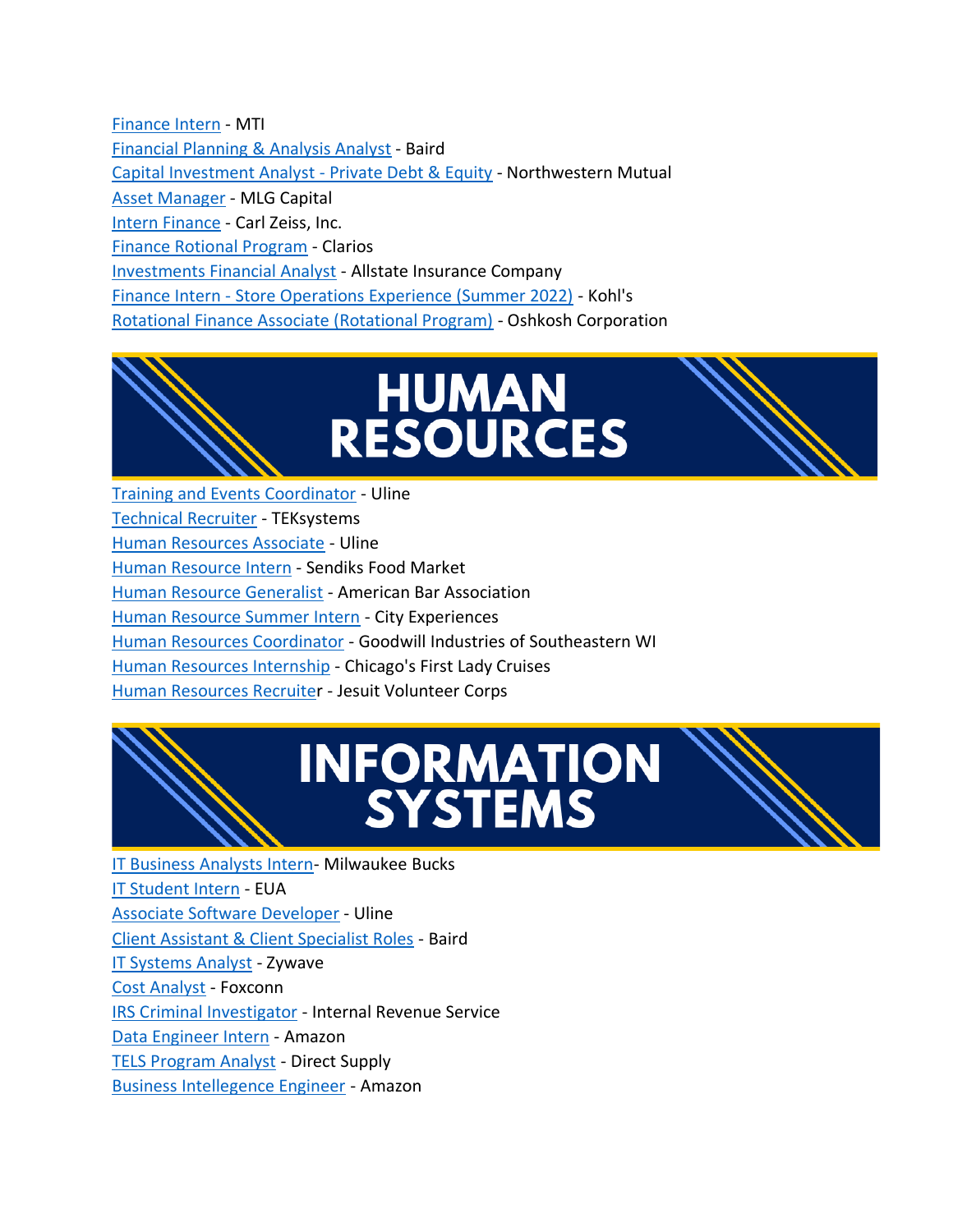

## **INTERNATIONAL BUSINESS**

[Global Investigations Manager](https://marquette.joinhandshake.com/jobs/6084727/share_preview) - Heartland Alliance [Global Subcontract Intern](https://marquette.joinhandshake.com/stu/postings?page=1&per_page=25&sort_direction=desc&sort_column=default&majors%5B%5D=223&majors%5B%5D=222&query=global) - Komatsu Mining Corp. [Global Analytics Internship](https://marquette.joinhandshake.com/stu/postings?page=1&per_page=25&sort_direction=desc&sort_column=default&majors%5B%5D=223&majors%5B%5D=222&query=global) - Avison Young [Global Management Trainee](https://marquette.joinhandshake.com/stu/postings?page=1&per_page=25&sort_direction=desc&sort_column=default&majors%5B%5D=223&majors%5B%5D=222&query=global) - Reynolds American Inc. [Global HR Talent Analyst](https://marquette.joinhandshake.com/stu/postings?page=1&per_page=25&sort_direction=desc&sort_column=default&majors%5B%5D=223&majors%5B%5D=222&query=global) - ManpowerGroup [Associate, Global Real Estate Securities](https://marquette.joinhandshake.com/stu/postings?page=1&per_page=25&sort_direction=desc&sort_column=default&majors%5B%5D=223&majors%5B%5D=222&query=global) - Brookfield Asset Management [2022 Global Data Summer Internship](https://marquette.joinhandshake.com/stu/postings?page=2&per_page=25&sort_direction=desc&sort_column=default&majors%5B%5D=223&majors%5B%5D=222&query=global) - Bloomberg [Analyst, Wealth Management](https://marquette.joinhandshake.com/stu/postings?page=2&per_page=25&sort_direction=desc&sort_column=default&majors%5B%5D=223&majors%5B%5D=222&query=global) - Dimensional Fund Advisors [2023 Global Investment Research Summer Analyst](https://marquette.joinhandshake.com/stu/postings?page=2&per_page=25&sort_direction=desc&sort_column=default&majors%5B%5D=223&majors%5B%5D=222&query=global) - Goldman Sachs [Business Analyst](https://marquette.joinhandshake.com/stu/postings?page=2&per_page=25&sort_direction=desc&sort_column=default&majors%5B%5D=223&majors%5B%5D=222&query=global) - Modine Manufacturing Company



## **MARKETING**



[Allocation Analyst Trainee](https://marquette.joinhandshake.com/jobs/5142700/share_preview) - Kohl's [Marketing Intern](https://marquette.joinhandshake.com/stu/jobs/5779310?ref=open-in-new-tab&search_id=dd0e3b56-fc68-4cc1-b308-63cba0bc20bb) - SMS Assist [Jr. Sales Associate](https://marquette.joinhandshake.com/stu/postings?page=4&per_page=25&sort_direction=desc&sort_column=default&query=intern) - Milwaukee Bucks [Database Marketing Coordinator](https://marquette.joinhandshake.com/stu/postings?page=1&per_page=25&sort_direction=desc&sort_column=default&query=uline) - Uline [Commercial Development Program](https://marquette.joinhandshake.com/jobs/5558176/share_preview) - Johnson Controls [Market Intern](https://marquette.joinhandshake.com/stu/postings?page=1&per_page=25&sort_direction=desc&sort_column=default&majors%5B%5D=246&query=market) - Shorewood Farmers Market [Marketing Coordinator](https://marquette.joinhandshake.com/stu/postings?page=1&per_page=25&sort_direction=desc&sort_column=default&majors%5B%5D=246&query=marketing) - Trimble, Inc [Marketing](https://marquette.joinhandshake.com/stu/postings?page=1&per_page=25&sort_direction=desc&sort_column=default&majors%5B%5D=246&query=marketing) - Reverse Advisors [Marketing Coordinator](https://marquette.joinhandshake.com/stu/postings?page=1&per_page=25&sort_direction=desc&sort_column=default&majors%5B%5D=246&query=marketing) - Open Access Technology International [Marketing Assistant](https://marquette.joinhandshake.com/stu/postings?page=2&per_page=25&sort_direction=desc&sort_column=default&majors%5B%5D=246&query=marketing) - Hatch Staffing Services



# **OPERATIONS &<br>SUPPLY CHAIN**

[Supply Chain Intern -](https://marquette.joinhandshake.com/stu/postings?page=1&per_page=25&sort_direction=desc&sort_column=default&majors%5B%5D=27173&query=supply%20chain) Sourcing - IEWC [Supply Chain Analyst](https://marquette.joinhandshake.com/stu/postings?page=1&per_page=25&sort_direction=desc&sort_column=default&majors%5B%5D=27173&query=supply%20chain) - Direct Supply [Supply Chain Intern](https://marquette.joinhandshake.com/stu/postings?page=1&per_page=25&sort_direction=desc&sort_column=default&query=intern) - Milwaukee Tool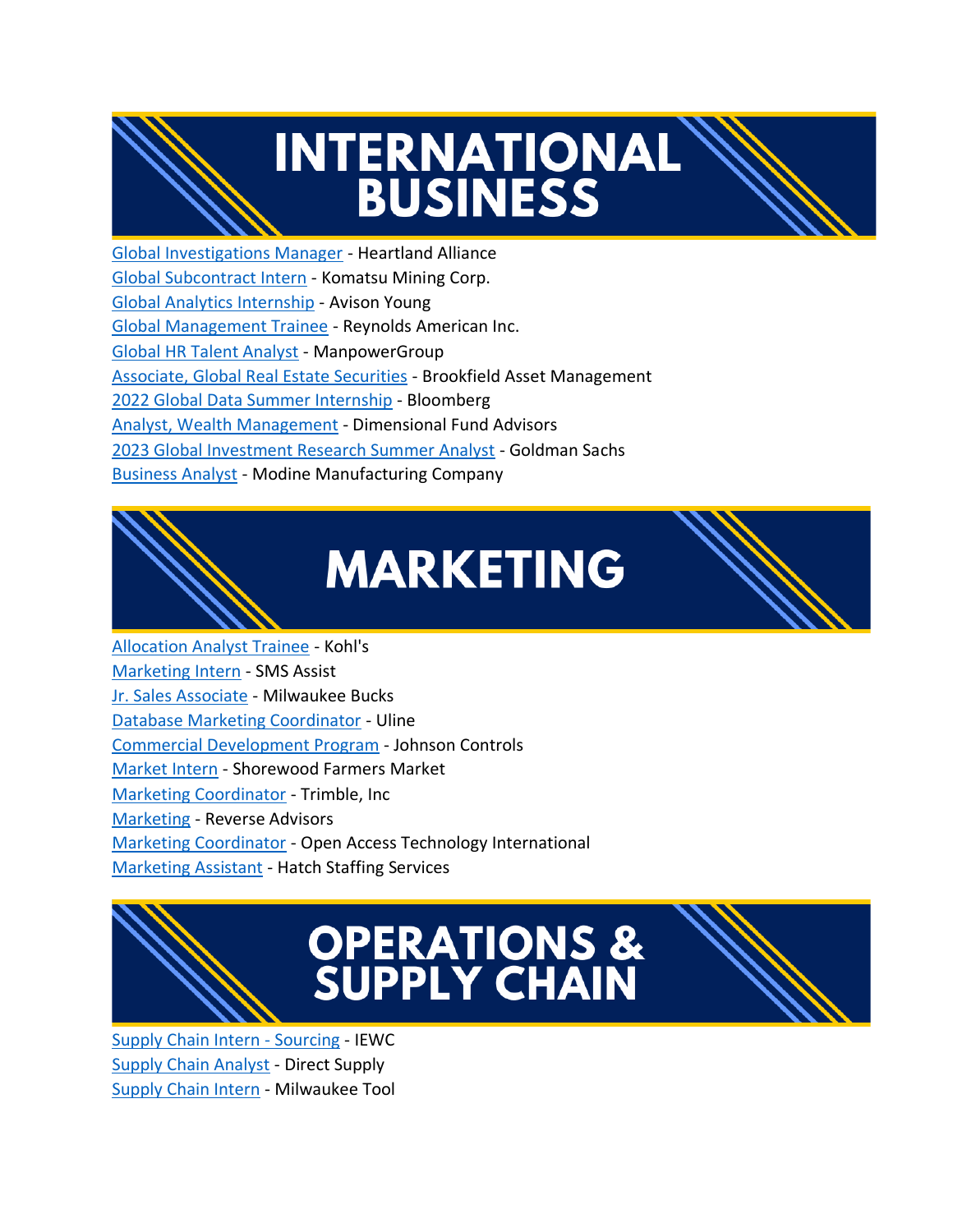[Category](https://marquette.joinhandshake.com/stu/postings?page=5&per_page=25&sort_direction=desc&sort_column=default&query=analyst) Analyst - Briggs & Stratton [Operations Intern](https://marquette.joinhandshake.com/stu/postings?page=4&per_page=25&sort_direction=desc&sort_column=default&query=intern) - Bright Cellars [Purchasing/Buying Intern](https://marquette.joinhandshake.com/stu/postings?page=4&per_page=25&sort_direction=desc&sort_column=default&query=intern) - SITE Staffing, Inc. Supply Chain - [Brand Development Analyst](https://marquette.joinhandshake.com/stu/postings?page=2&per_page=25&sort_direction=desc&sort_column=default&majors%5B%5D=27173&query=supply%20chain) - Kimberly-Clark [Klein Leadership Program Supply Chain Analyst](https://marquette.joinhandshake.com/stu/postings?page=3&per_page=25&sort_direction=desc&sort_column=default&majors%5B%5D=27173&query=supply%20chain) - Klein Tools [Supply Chain Associate](https://marquette.joinhandshake.com/stu/postings?page=3&per_page=25&sort_direction=desc&sort_column=default&majors%5B%5D=27173&query=supply%20chain) - Oracle





[Asset Manager](https://marquette.joinhandshake.com/jobs/6363651/share_preview) - MLG Capital [Commercial Real Estate Investment Sales Analyst](https://marquette.joinhandshake.com/jobs/6418513/share_preview) - Greenstone Partners [2022 Real Estate Private Equity Analyst](https://marquette.joinhandshake.com/stu/jobs/5008828?ref=open-in-new-tab&search_id=12cc875f-f59f-4f98-82e8-6465196e2776) - Blackstone [Summer 2022 Property Management Internship](https://marquette.joinhandshake.com/stu/jobs/6316444?ref=open-in-new-tab&search_id=dd0e3b56-fc68-4cc1-b308-63cba0bc20bb) - Mandel Group [Analyst, Real Estate Investments](https://marquette.joinhandshake.com/stu/postings?page=3&per_page=25&sort_direction=desc&sort_column=default&majors%5B%5D=27174) - J. Jeffers & Co. [Property Manager Intern](https://marquette.joinhandshake.com/stu/postings?page=3&per_page=25&sort_direction=desc&sort_column=default&query=intern) - Phoenix Investors, LLC. [Real Estate Assistant](https://marquette.joinhandshake.com/stu/postings?page=1&per_page=25&sort_direction=desc&sort_column=default&majors%5B%5D=691&query=real%20estate) - Modern Milwaukey Real Estate [Real Estate Coordinator](https://marquette.joinhandshake.com/stu/postings?page=1&per_page=25&sort_direction=desc&sort_column=default&majors%5B%5D=691&query=real%20estate) - City of Des Moines [Real Estate Brokerage Analyst](https://marquette.joinhandshake.com/stu/postings?page=1&per_page=25&sort_direction=desc&sort_column=default&majors%5B%5D=691&query=real%20estate) - NNN Pro Group [Real Estate Intern](https://marquette.joinhandshake.com/stu/postings?page=1&per_page=25&sort_direction=desc&sort_column=default&majors%5B%5D=691&query=real%20estate) - Lakeshore Management, Inc.

### **Internship for Academic Credit**

If you have secured an internship for summer 2022 and are interested in pursuing academic credit, visit the [Internship for Credit website](https://www.marquette.edu/business/career-center/undergrad/internships.php) for details and application links. Reach out to Hannah Lubar [\(Hannah.lubar@marquette.edu\)](mailto:Hannah.lubar@marquette.edu) or schedule a "15-Minute Internship Credit: Application & Process Questions (BCC)" appointment in [Handshake](https://nam02.safelinks.protection.outlook.com/?url=https%3A%2F%2Fmarquette.joinhandshake.com%2F&data=04%7C01%7Channah.lubar%40marquette.edu%7Cae262e94ded744e3819b08d9b67cef8c%7Cabe32f68c72d420db5bd750c63a268e4%7C0%7C0%7C637741469968200409%7CUnknown%7CTWFpbGZsb3d8eyJWIjoiMC4wLjAwMDAiLCJQIjoiV2luMzIiLCJBTiI6Ik1haWwiLCJXVCI6Mn0%3D%7C3000&sdata=2MJQJpvo3GmONyB9E%2FOGvDCEJmE4W5RXnmT9GXJZkqM%3D&reserved=0) with questions. **Apply promptly** as work hours may only be counted toward course requirements after a completed and approved application through the Business Career Center.

### **Need a quiet space to study or interview?**

Reserve a room. Students may reserve a College of Business Administration 2nd floor space to complete virtual interviews or meet with an employer. The May sign-up is available [here.](https://www.signupgenius.com/go/10C044FADA92BA5F85-location1) If the sign-up is full for the date and time you need, please email [businesscareers@marquette.edu](https://marquette.joinhandshake.com/edu/mass_emails/1029980/businesscareers@marquette.edu) at least one business day in advance and we will be happy to check into additional 2nd floor options.

Please stay in touch with questions.

Sincerely,